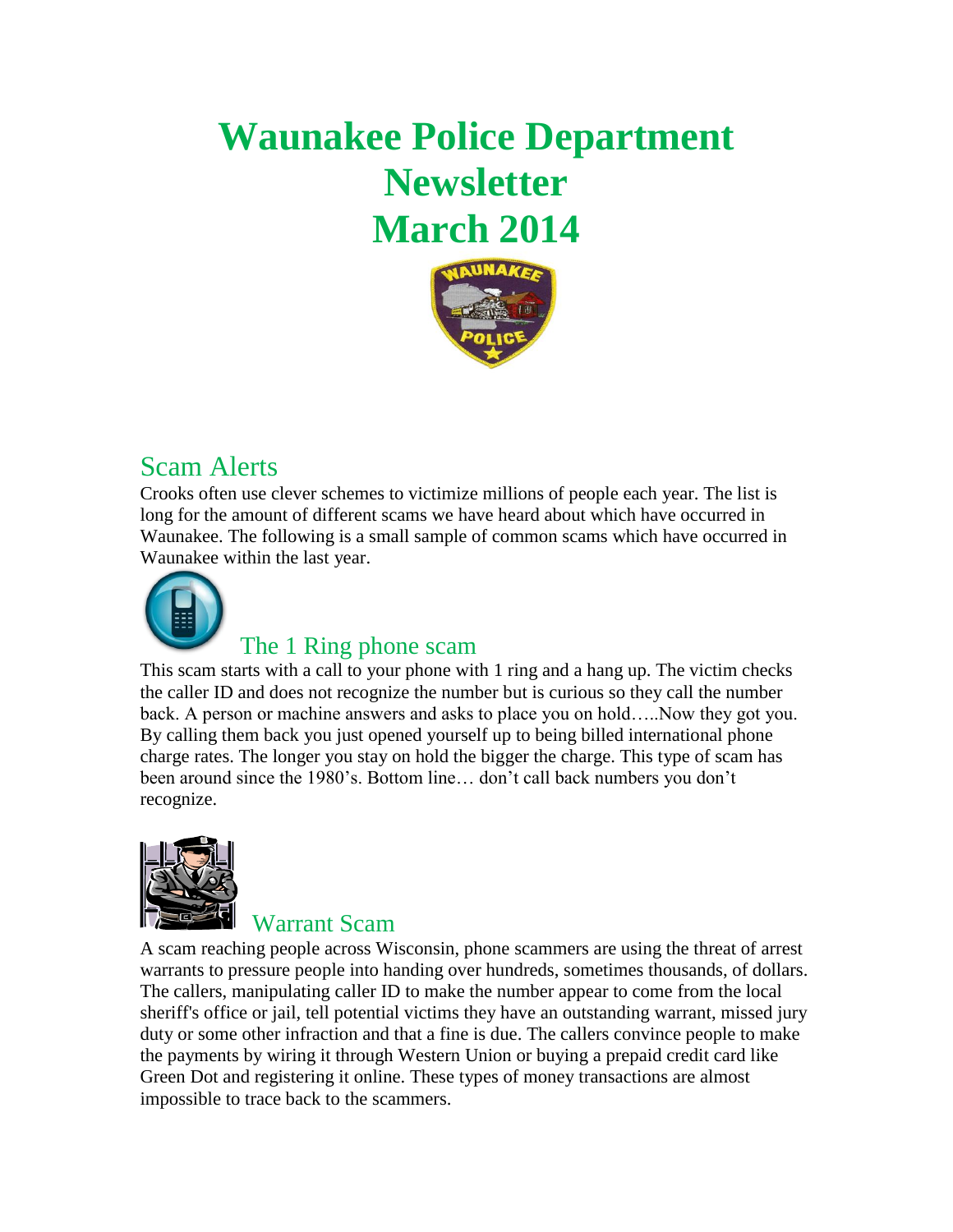

Another scam targeting senior citizens is going through Wisconsin. Just the other day a family member of mine told me they suspect they were targeted for this scam. The scam goes something like this: A phone call is placed to the home and a recorded voice advises that someone: a child, doctor or other family member signed you up for a medical alert device. Some callers advise they are associated with Medicare or a recognizable insurance agency or local hospital.

The recorded voice requests you to press 1 to obtain the free medical alert device. You are then routed to a real person who is likely based out of the United States. This person asks for personal identifying information and bank account information to ship this free medical alert device. Don't give out any personal information to callers making this claim. If you get a call such as this it is very likely it is a scam. Don't push any buttons and hang up the phone.



This alert was sent in by a newsletter reader and goes as follows: You may receive an Email claiming that a package can't be delivered by FedEX, UPS, or any other delivery service. The e-mail says your package sent on (date) can't be delivered to the recipient as there is a problem with the address, or some other problem. The e-mail has a link for you to click on and follow their instructions. This link may contain a malware virus which then infects your computer. In doing so, the SPAMMER/PHISHER now is able to "capture" any of your personal information whenever you try to log on, use banking information, etc.



An individual comes to your residence and tells you he delivered meat to a local restaurant and has some left over. He doesn't want to take the meat back the company and offers to sell it to you for a great price. The seller acts like he is doing you a special favor while trying to make a few dollars. In fact, the weight of the product is usually much less than the package indicates and the quality of meat is poor. (Remember permits are required for door to door sales such as this in Waunakee)

**To file a consumer complaint, visit [datcp.wi.gov,](http://datcp.wi.gov/) send an email to [datcphotline@wisconsin.gov](mailto:datcphotline@wisconsin.gov?mobile_touch=true) or call the Consumer Information Hotline toll-free at 1-800-422-7128.**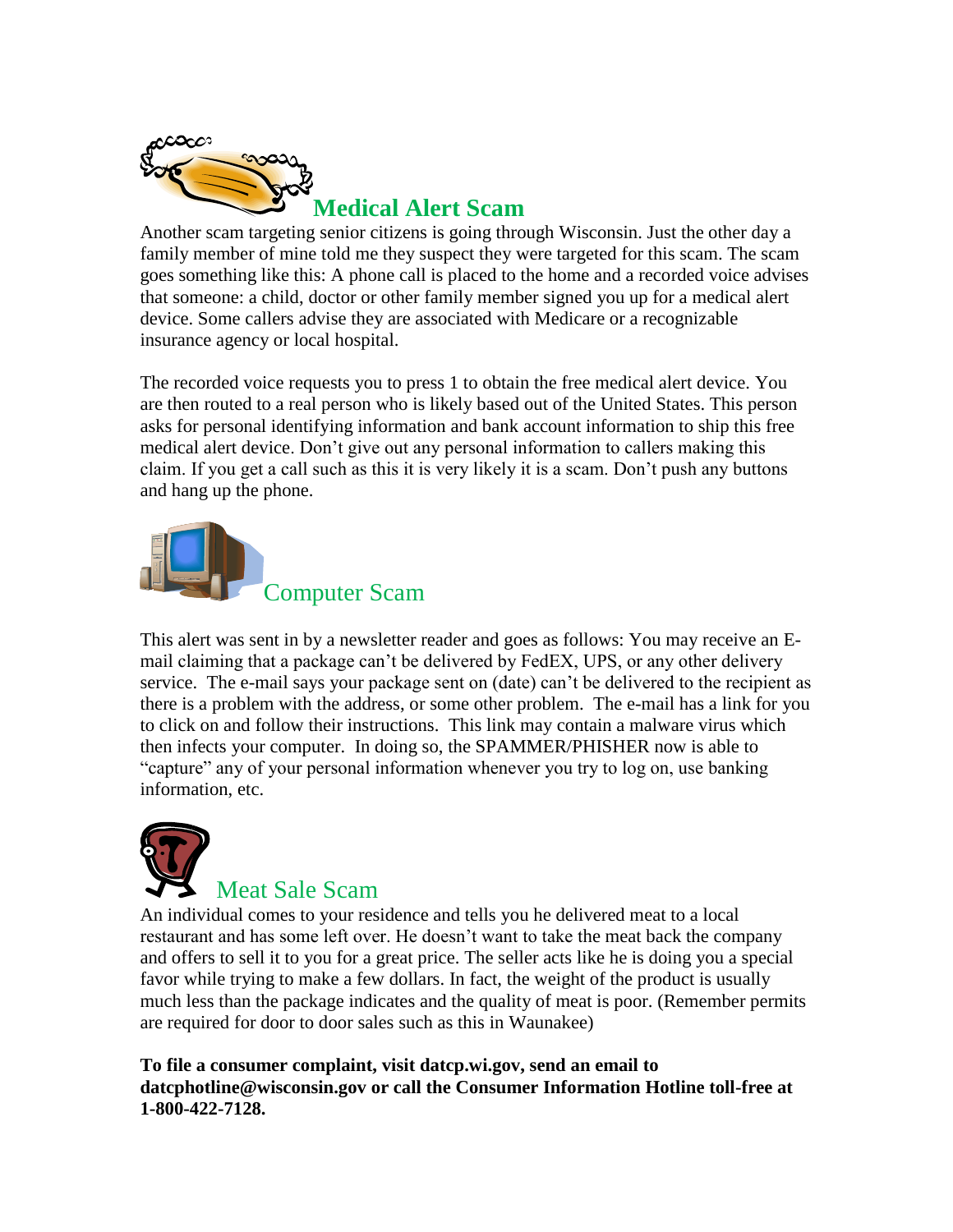

This winter has been a tough one! As we struggle to stay warm this winter, we have to remember safety first. Use extreme caution when using portable heaters of any kind and be aware that carbon monoxide is a silent killer. Every year people are injured or killed by the silent killer. Any fossil fuel burning appliance emits this silent killer and should only be used in ventilated areas.

Electric heaters can easily be knocked over by pets and children and are significant fire and burn hazards. Any time you are looking to supplement the heat in any location, be sure to consider what could happen if the unexpected occurs.



Let's think positive and prepare for warmer weather. The last few months out on patrol the pedestrian traffic has been to a minimum. With the warmer weather coming we will have an increased number of pedestrians on sidewalks and roadways. This is especially true in school zones. Every school zone has a special speed limit sign posted. These signs insure drivers are aware they are traveling through a school zone. School zones have special speed limit restrictions, reducing speed limits to **15 MPH**. The adjusted speed limit applies anytime children are present; whether the children are on the adjacent sidewalks, parking lots, or on the roadway. Penalties for violating school safety zone speed limits carry stiffer penalties than normal speeding violations.



### **Private Citizens and Family Members Concerned about unsafe drivers**

It is not easy to decide to report a relative or friend to Wisconsin Department of Transportation, but concern for the driver's safety and the safety of others is usually the deciding factor. If you know someone who could be dangerous behind the wheel because of a medical condition, you may report this to the Wisconsin Department of Transportation, Medical Review Unit. You can download a MV3141 form by going to the following website

[\(http://www.dot.wisconsin.gov/drivers/drivers/medical/citizens.htm\)](http://www.dot.wisconsin.gov/drivers/drivers/medical/citizens.htm) or go to a DMV office and request a form.